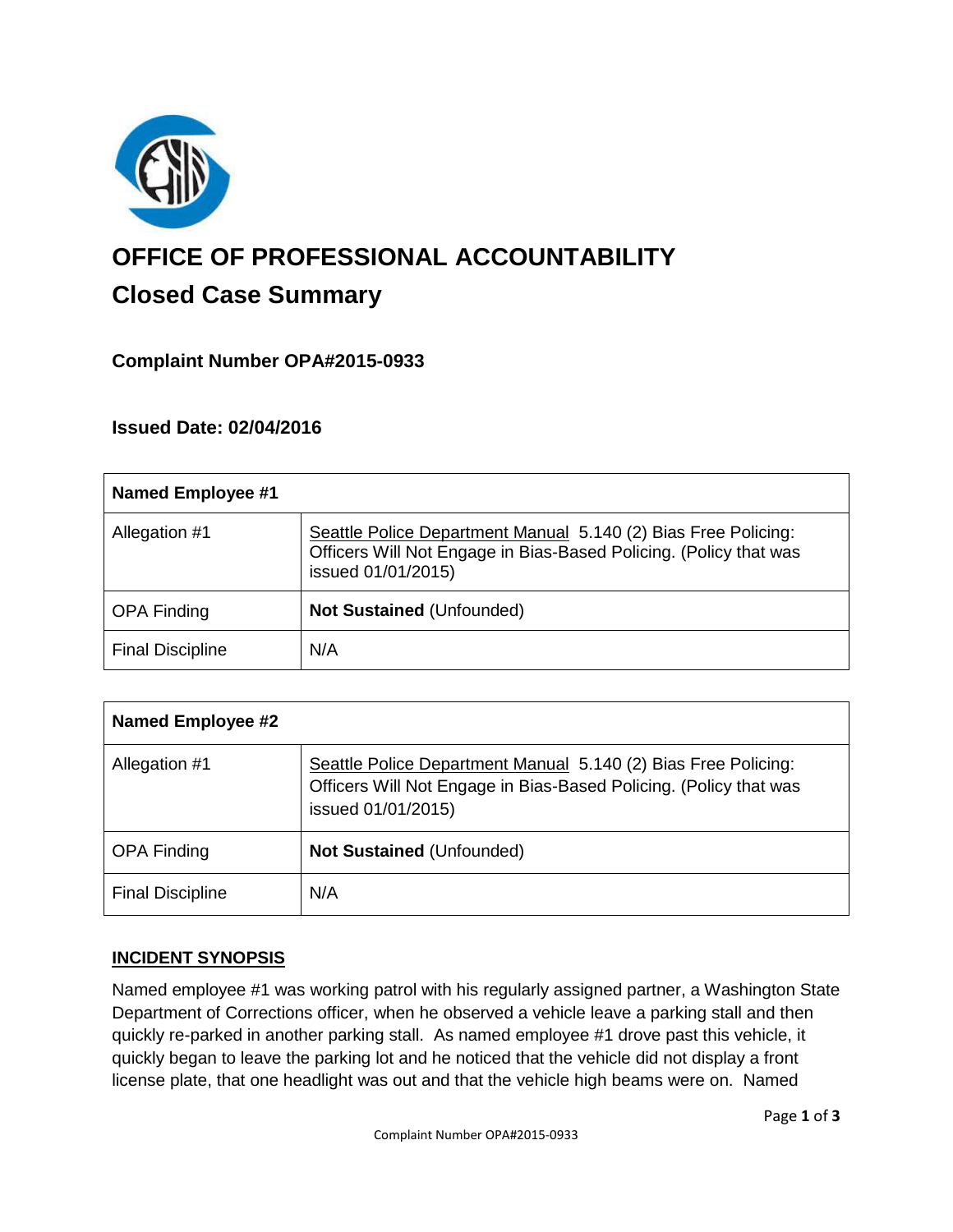employee #1 followed the car out of the parking lot and initiated a traffic stop. When named employee #1 contacted the driver of the vehicle he noticed a strong odor of marijuana coming from the vehicle. Named employee #1 told the driver of the infractions he had pulled him over for. The passenger of the vehicle was smoking marijuana. Named employee #1 suspected the driver may have been driving under the influence of marijuana and called for a Drug Recognition Expert officer to respond. Named employee #2, who is not a Drug Recognition Expert but who has had specialized training regarding the processing of DUI's, was available and responded to the scene. An assessment of the driver was conducted by named employee #2 and he determined that there was probable cause to arrest the driver for being under the influence of drugs while driving a motor vehicle. The driver was arrested and booked into jail.

#### **COMPLAINT**

The complainant alleged that the named employees harassed and arrested him due to "profiling."

## **INVESTIGATION**

The OPA investigation included the following actions:

- 1. Review of the complaint email
- 2. Interview of the complainant
- 3. Search for and review of all relevant records and other evidence
- 4. Review of In-Car Videos (ICV)
- 5. Interview of SPD employees

# **ANALYSIS AND CONCLUSION**

The OPA investigation carefully reviewed the documentation available and interviewed the named employees. Named employee #1 had stopped the vehicle in question because he had observed the violations that the vehicle did not properly display a license plate, had a headlight out and improperly displayed high beam lights. Named employee #2 conducted field sobriety tests of the driver. The driver was under the age of 21 at the time. For persons under 21 years of age, no amount of marijuana is permitted in their system while driving per the DUI statute. Named employee #2 sought a search warrant for a sample of the driver's blood. A judge found that there was probable cause for DUI and approved the warrant. Department policy requires that officers take action on DUI's that come to their attention. The investigation did not identify any evidence to support the allegation made in this case.